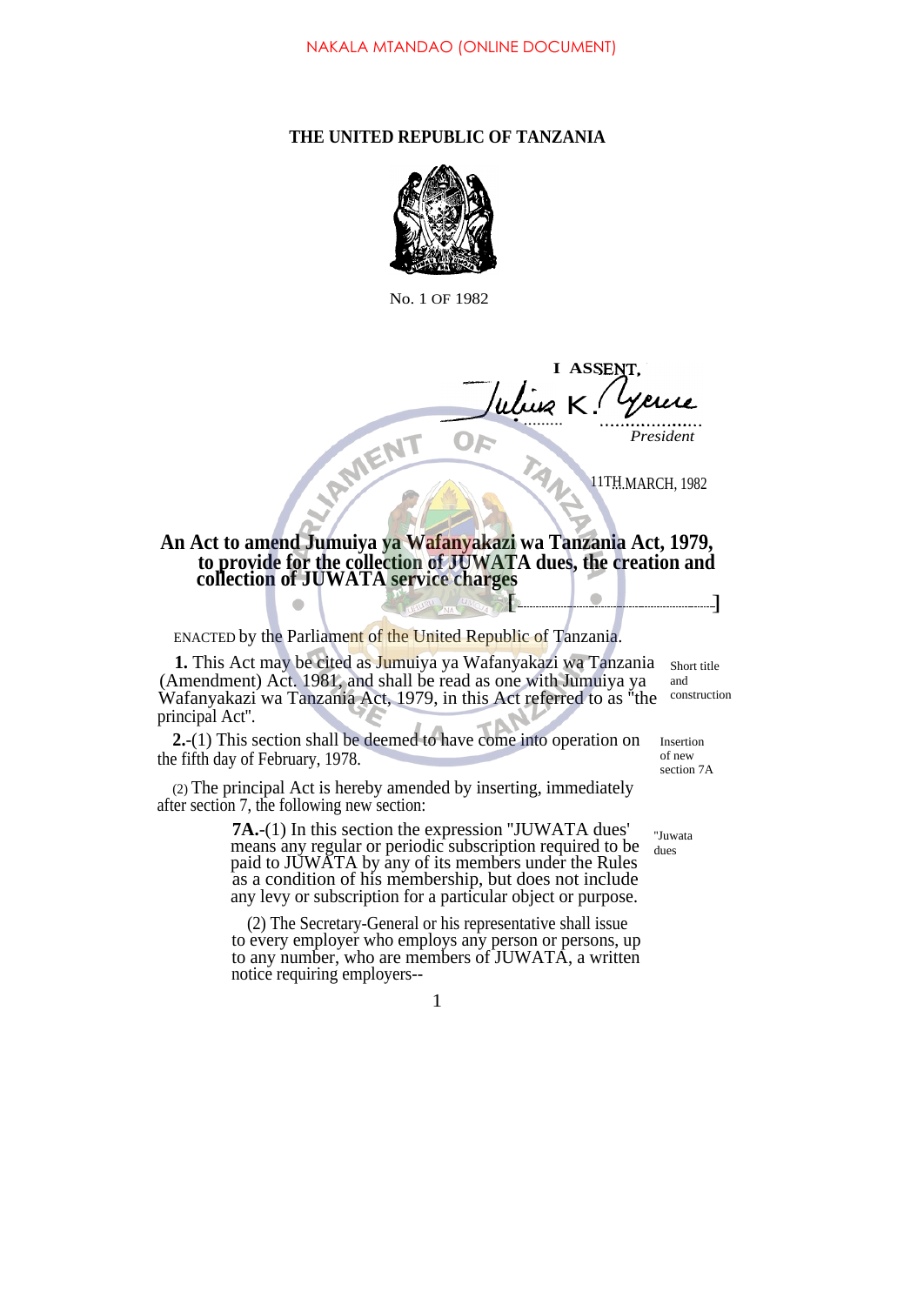- (a) to deduct from the wages of his employees who are members of JUWATA the sums and at the periods specified in the notice; and
- (b) to pay to JUWATA the sums to be deducted in the manner specified in the notice.

(3) The Secretary-General may, in lieu of serving separate notices to employers pursuant to the provisions of subsection (2), give the notice to all employers of persons who are members of JUWATA by publishing it m the Gazelle and where the notice is so published all employers whom it is intended to affect shall be deemed to have notice of it.

(4) Upon a notice being given to an employer or employers pursuant to the provisions of subsection (2) or subsection (3), the provisions of the Trade Unions (Collection of Union Dues) Regulations, 1962, shall apply to the employer or employers as if the notice had been given to him or them under regulation 4 of those Regulations, and all references in those Regulations to ''the trade union'' shall be construed as references to JUWATA.

(5) Where any employer, to whom a notice is given tinder the provisions of subsection  $(2)$  or subsection  $(3)$ , refuses or fails to comply with the provisions of the notice, he shall in addition to any fine payable under regulation 5 of the Trade Unions (Collection of Unions Dues) Regulations, 1962. Ix liable to pay to JUWATA a sum equal to three percertum month during which the sums deducted are not paid to JUWATA.''.

Addition of new sections 7B and 7C

**3.**-(1) This section shall come into operation on such date as the Minister may, by notice published in the *Gazelle,* appoint.

(2) The principal Act is hereby amended by adding, immediately after section 7A, the following new section:

''Creation of JUWATA service charges

7B.-(1) There is hereby created a levy to be known as JUWATA service charge which shall be paid once in each calendar month by every person who is not a member of JUWATA but who is employed in a place of work to which this section applies

(2) The sum of money payable by any employee as JUWATA service charge under this section shall be determined in the same manner as the sums of money payable by , members of JUWATA as JUWATA dues under section 7A.

(3) This section shall apply to all places of work in mainland Tanzania where fifty or more percentum of the total number of the employees are members of JUWATA.

G.N. 1962 No. 446